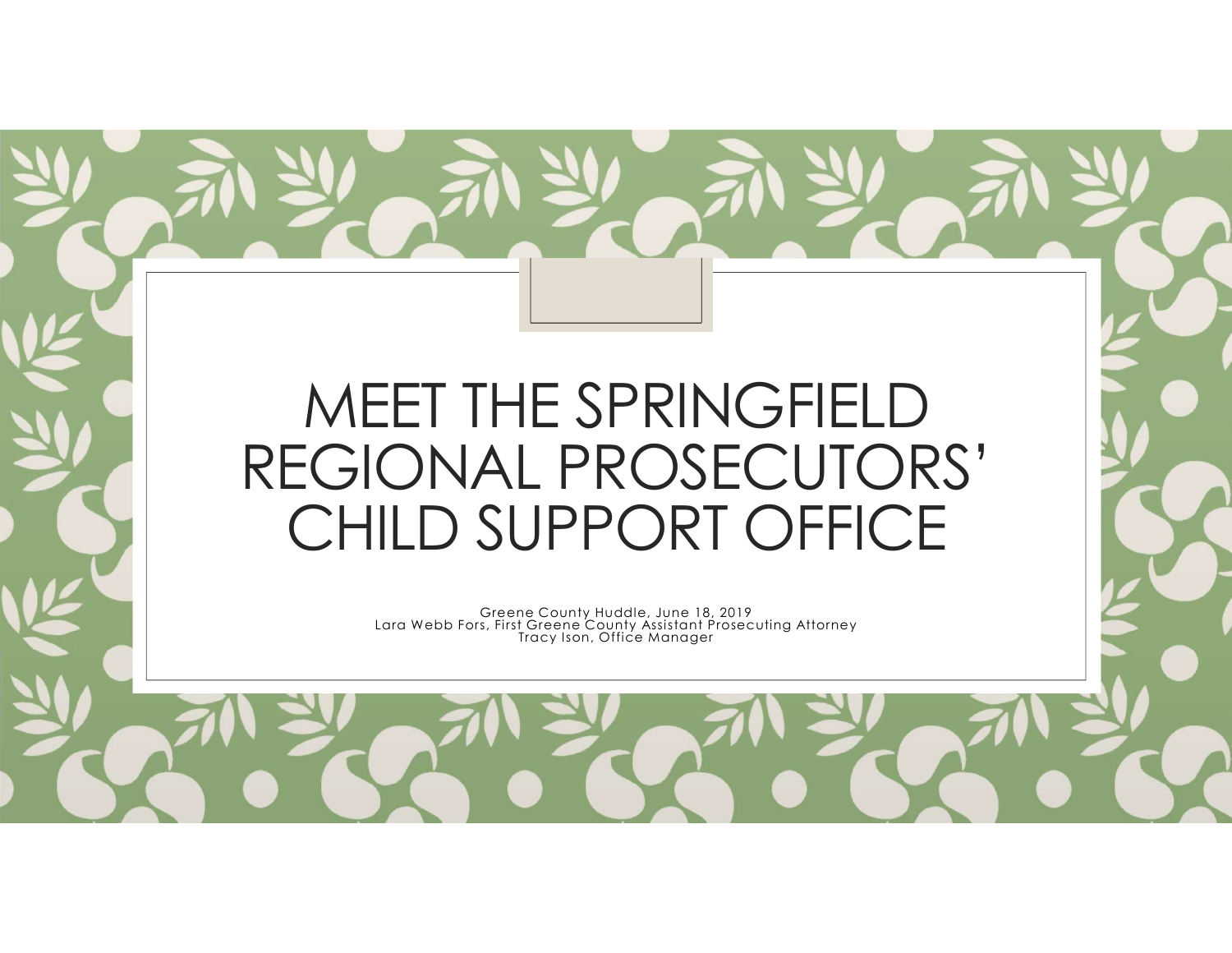#### Let's talk about…

◦Overview of the IV-D Program ◦Overview of the SRPCSO ◦Greene County Partners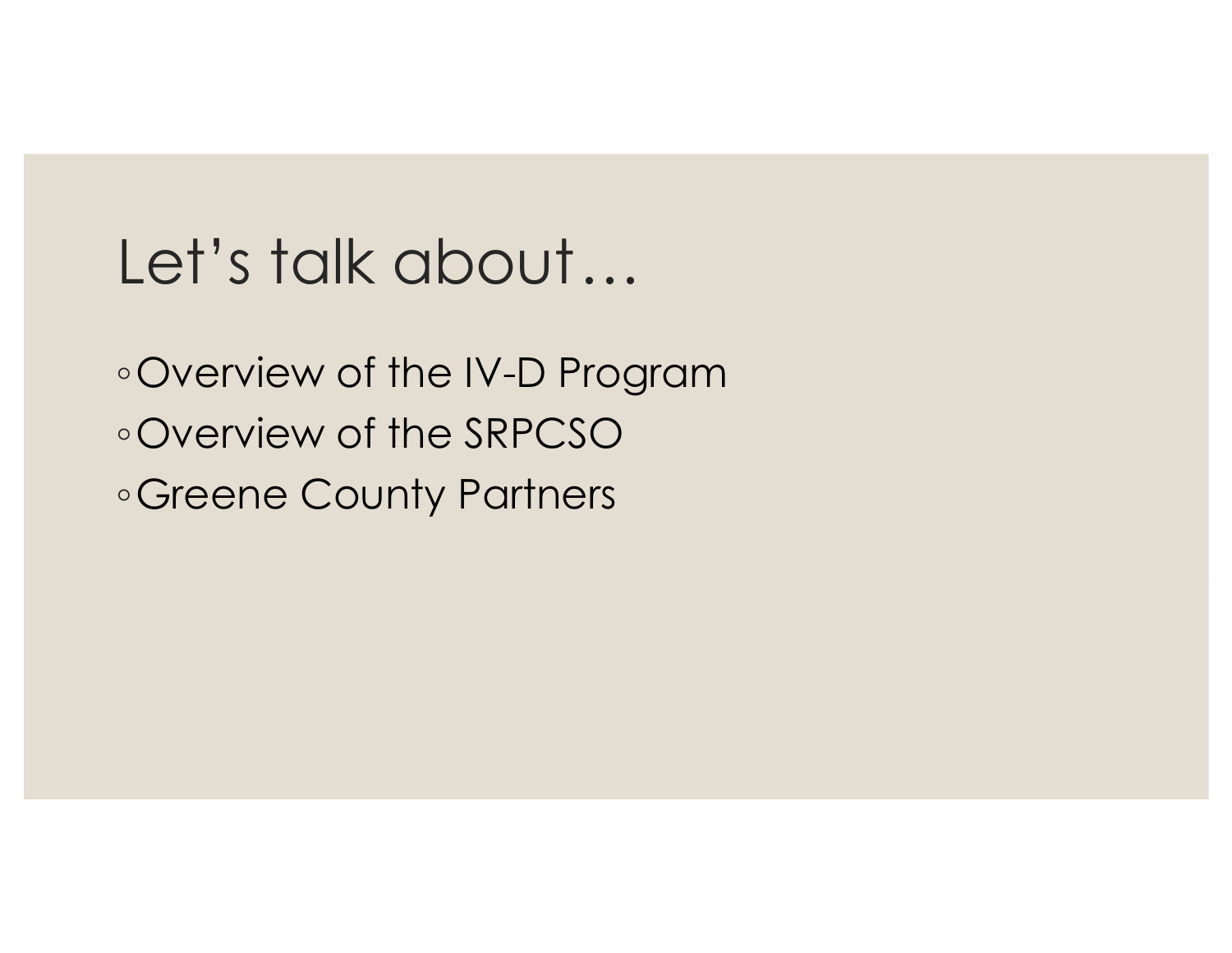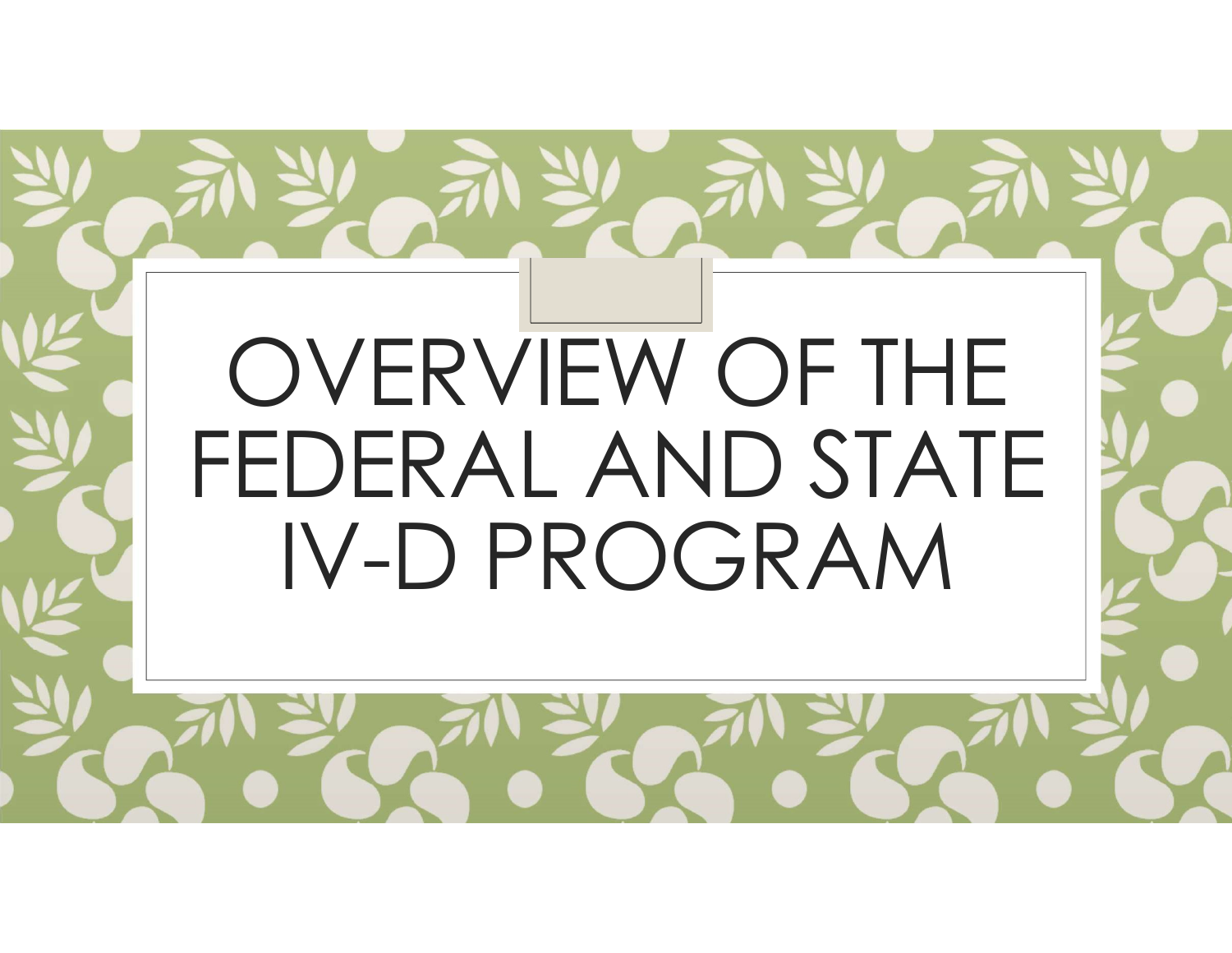#### SRPCSO Works With The Federal IV-D Program

- ◦US Social Security Act of 1935 (IV-D cases)
	- State plans
	- States, Territories, and Tribes
- Administration for Children and Families, Office of Child Support Enforcement is the regulating agency (OCSE)

◦ Current federal funding is 66%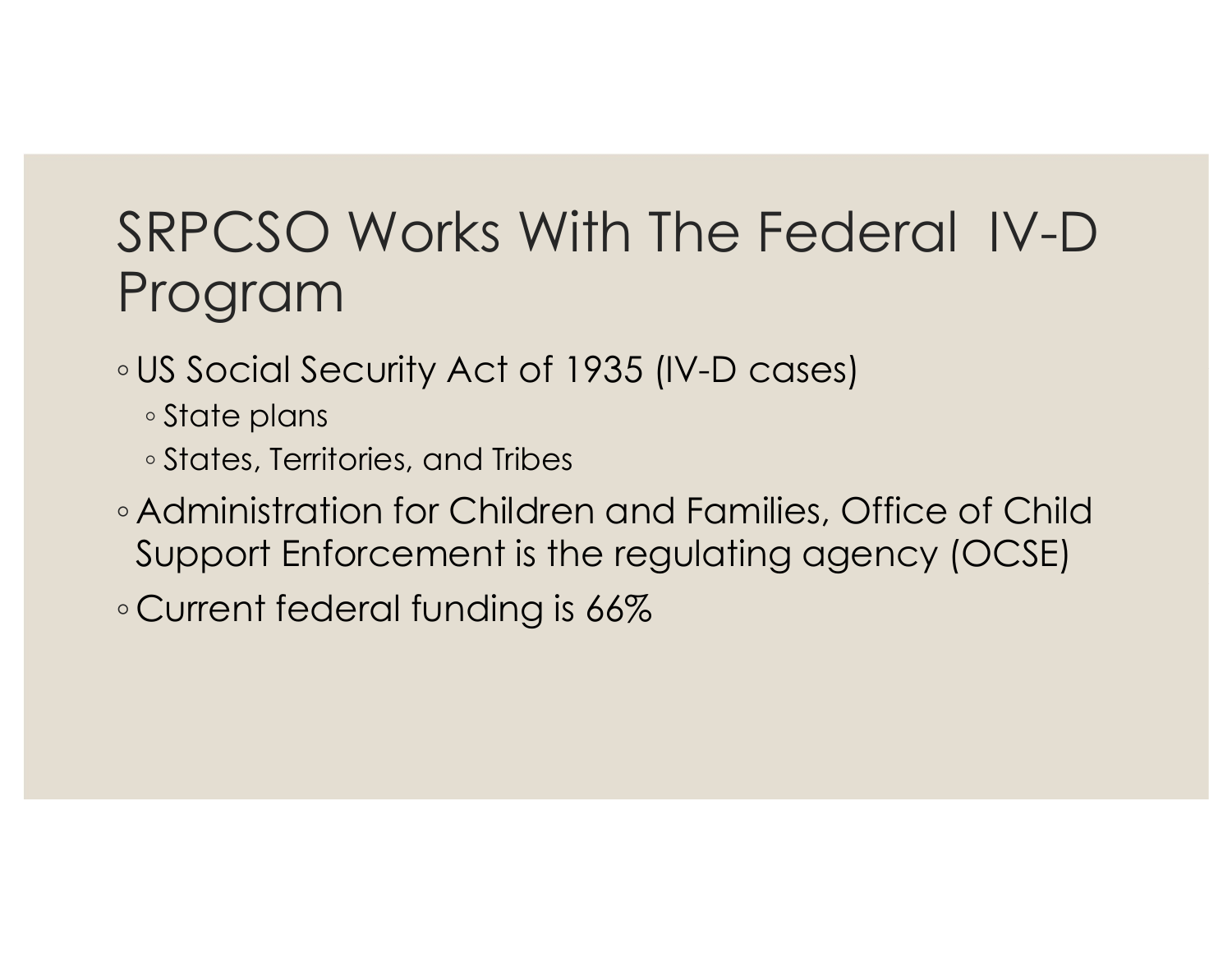### US Federal IV-D Program

◦ Latest data from the federal program is 2017

- \$32.4 billion was collected by state and tribal cs programs (96% distributed to families)
- 15.1 million children served in the IV-D program
- CS accounts for about half the average income of low-income parents who receive it, lifting 750,000 people out of poverty in 2016
- One of the most cost effective federal programs: \$5.15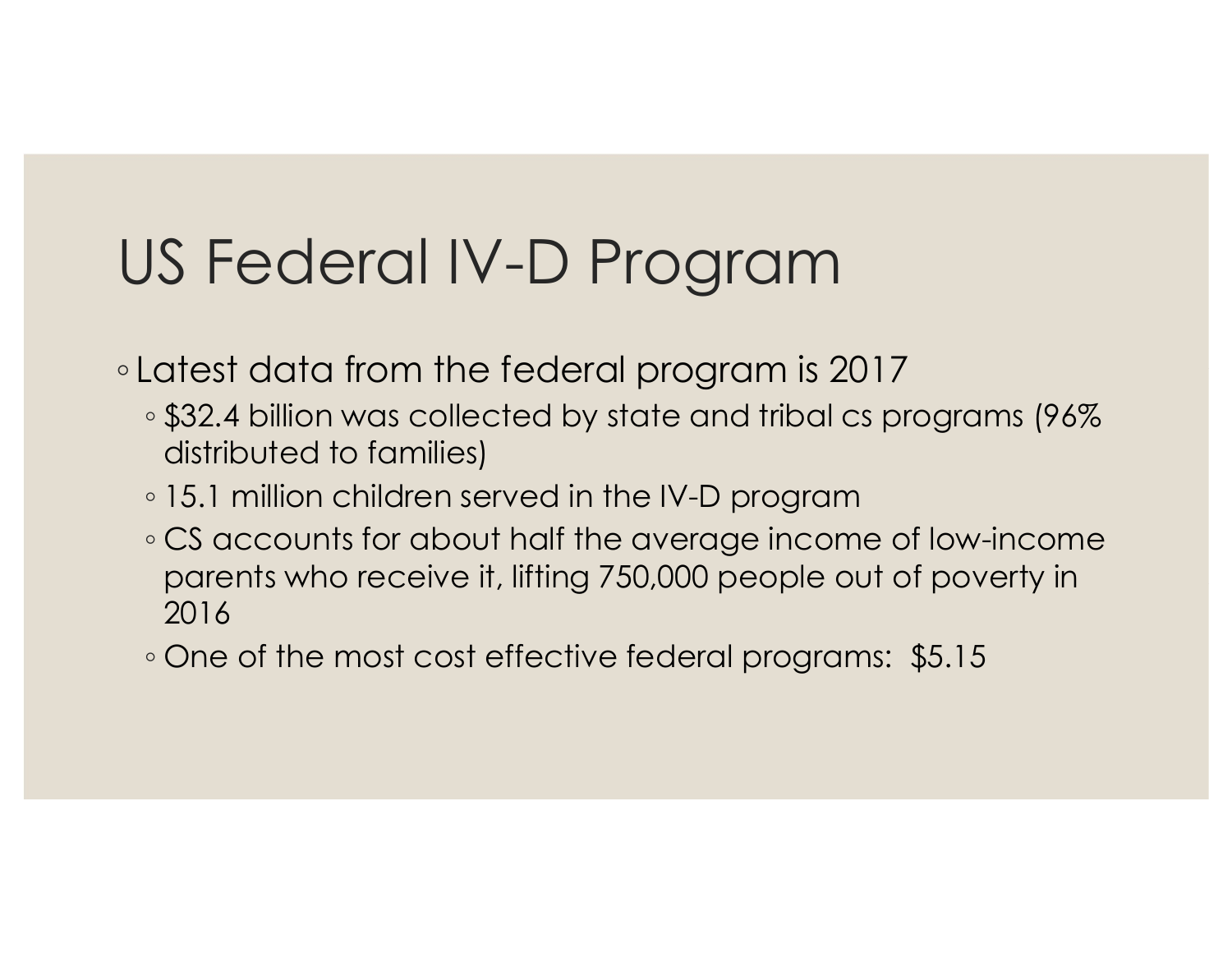#### MO FSD

◦ Missouri Department of Social Services, Family Support Division, Child Support Program, is the IV-D agency in MO (FSD)

◦ State run, state administered; administrative process 1982

◦ Referrals to PAs: May 2019 monthly average is 27,207 (down from 29,171

◦ Referrals to AG: May 2019: 514 (May 2018: 571)

◦ Audits—

◦ PA office 2018: 97%!!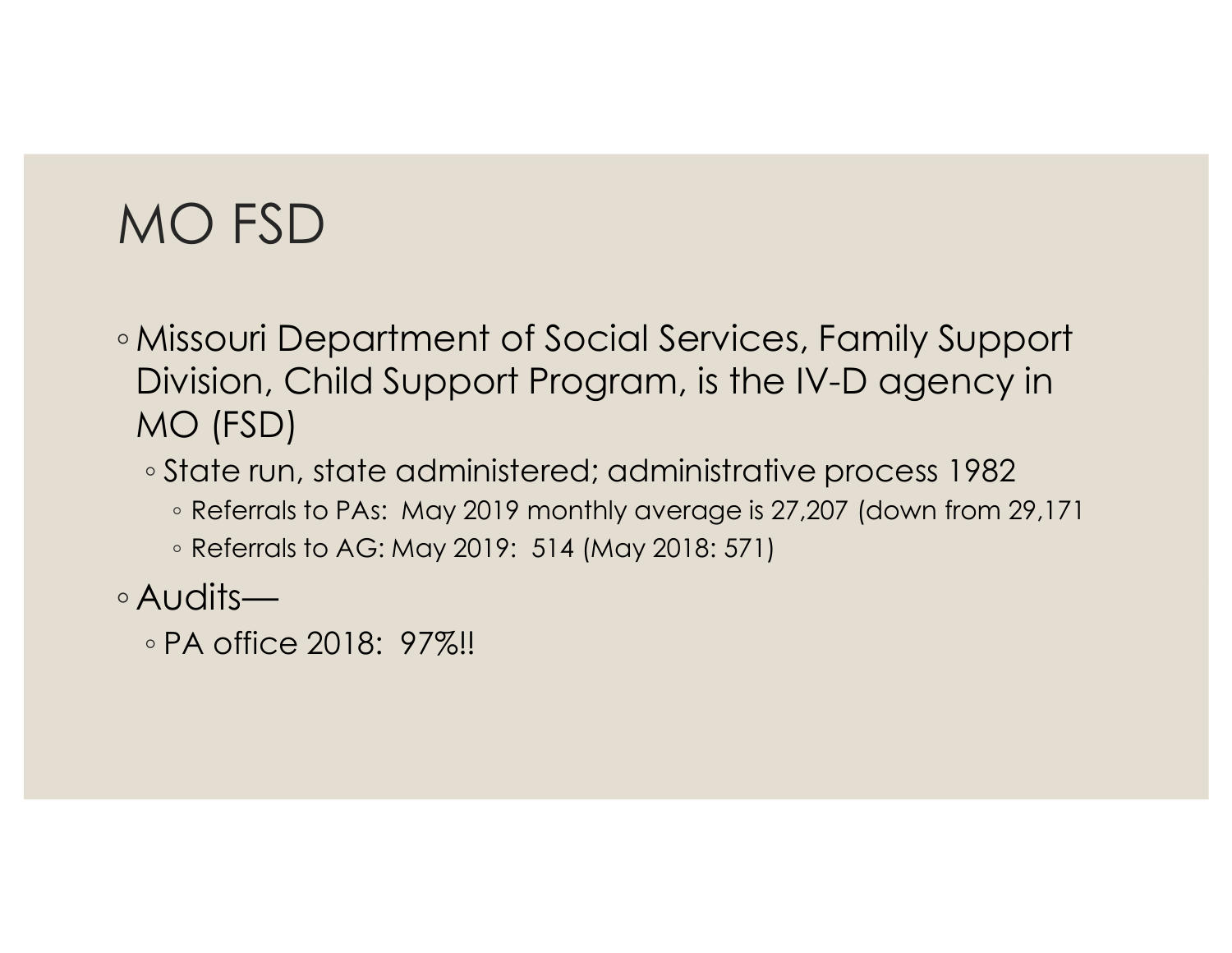### MO FSD

◦ FSD information Demographic Report, 5/31/9

- 317,208 IV-D cases in MO
- Almost 90% are for enforcement
- Over 10% of ncps are mothers
- There are about 326,000 kids on these cases

◦ Receiving TANF: 5,646 cps (1.9%)

◦ SFY2018 Collections were \$672,825,626 state-wide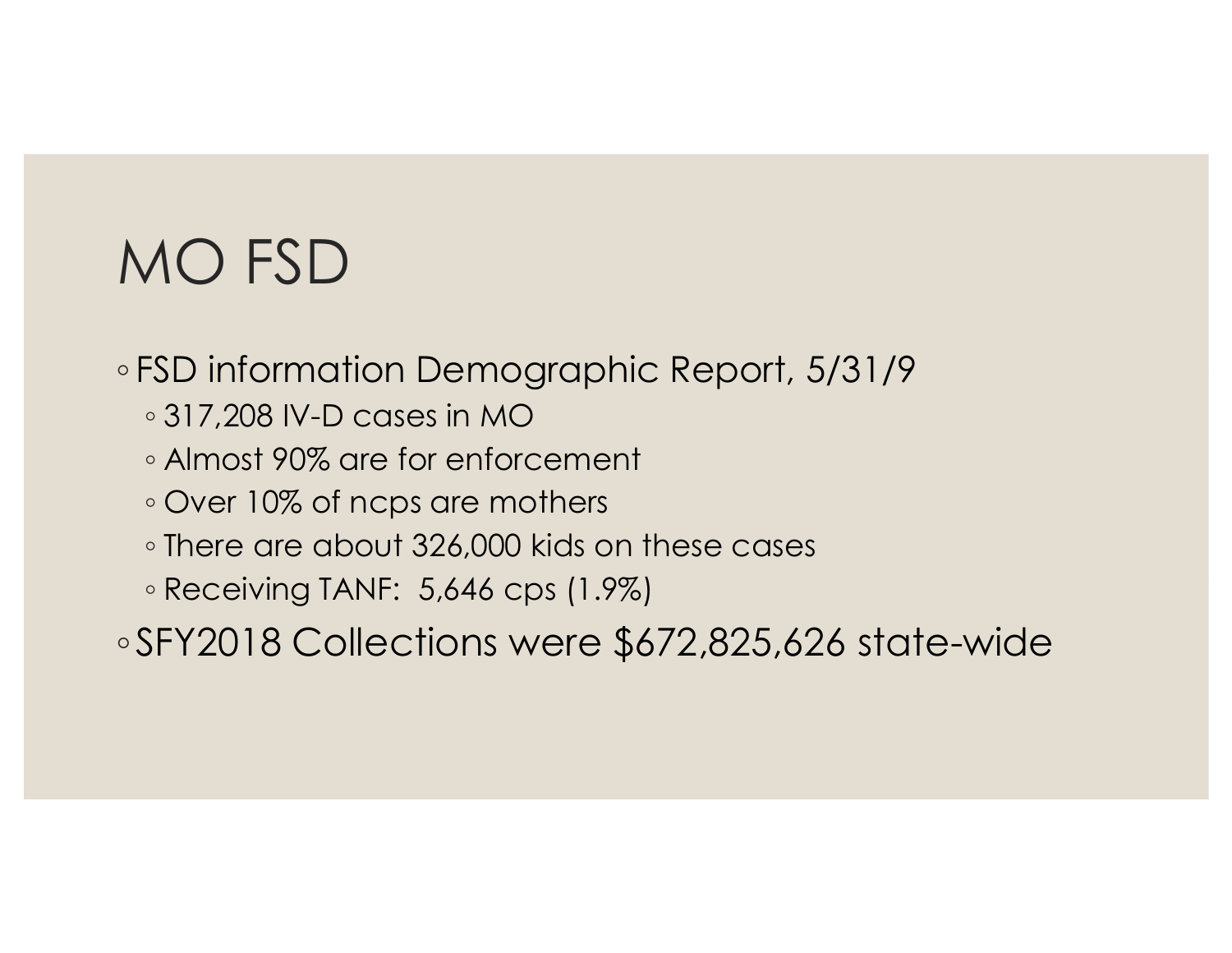## OVERVIEW OF THE SRPCSO

To respectfully promote the well-being of children and the self-sufficiency of families, through partnership with the Family Support Division, to fairly, effectively and efficiently establish and enforce child support orders within the judicial processes of Greene, Christian and Taney Counties.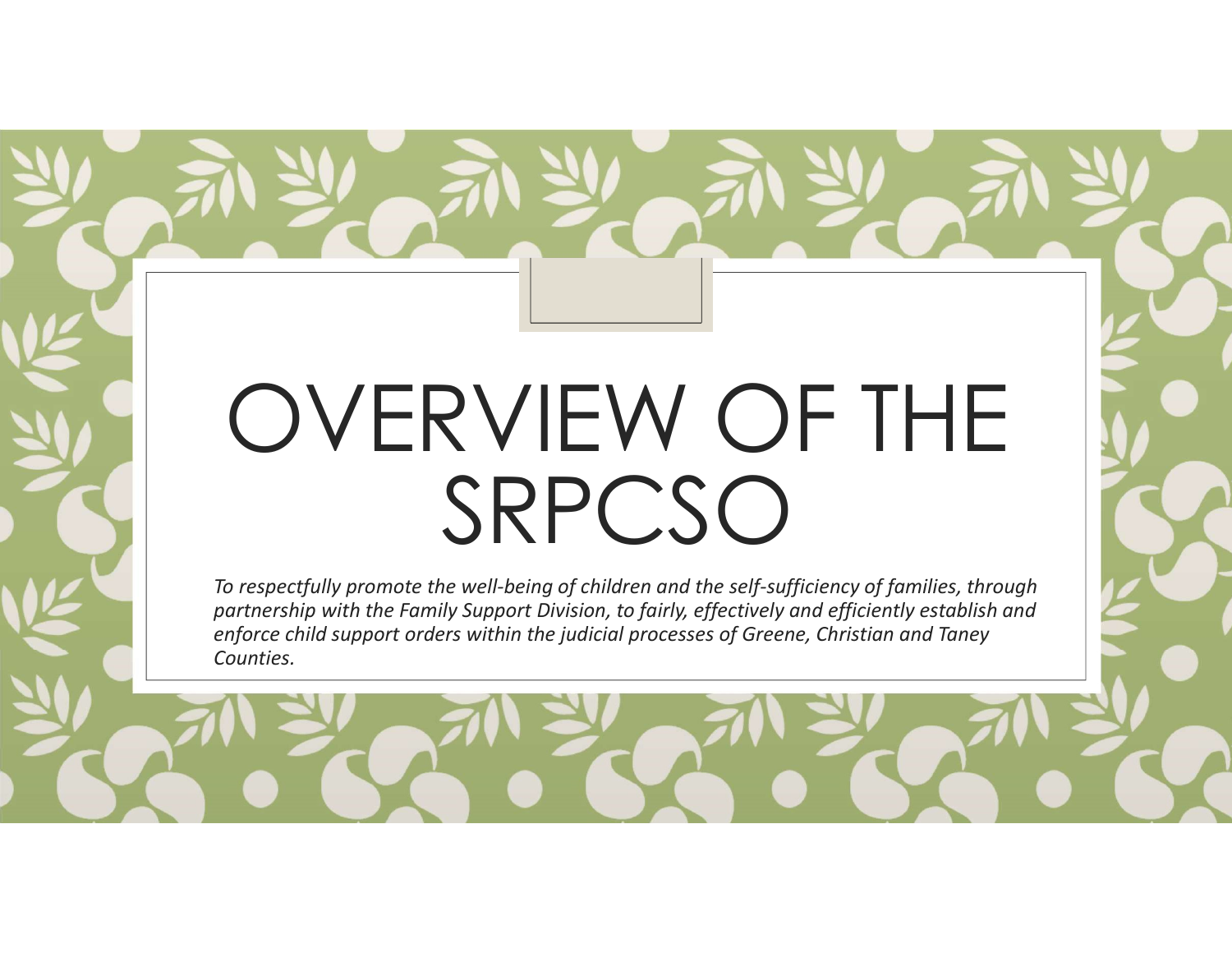### SRPCSO

◦ Springfield Regional Prosecutors' Child Support Office (SRPCSO)

- Greene County is Host County for the Springfield regional prosecutors project with Christian and Taney Counties RPCSO<br>
Springfield Regional Prosecutors' Child Support Office (SRPC<br>
⊕ Greene County is Host County for the Springfield regional prosecutors<br>
⇒ Dan Patterson, Prosecutor; Todd Myers, Chief Assistant Prosecutor<br>← Amy Fite, RPCSO<br>
Springfield Regional Prosecutors' Child Support Office (SRPCSC<br>
• Greene County is Host County for the Springfield regional prosecutors<br>
• Dan Patterson, Prosecutor; Todd Myers, Chief Assistant Prosecutor<br>• Amy Fite
- Dan Patterson, Prosecutor; Todd Myers, Chief Assistant Prosecutor
- 
- 
- Staff
	- 5 APAs
	- 1 Office Manager
	- 7 Legal Technicians
	- 2 Clerks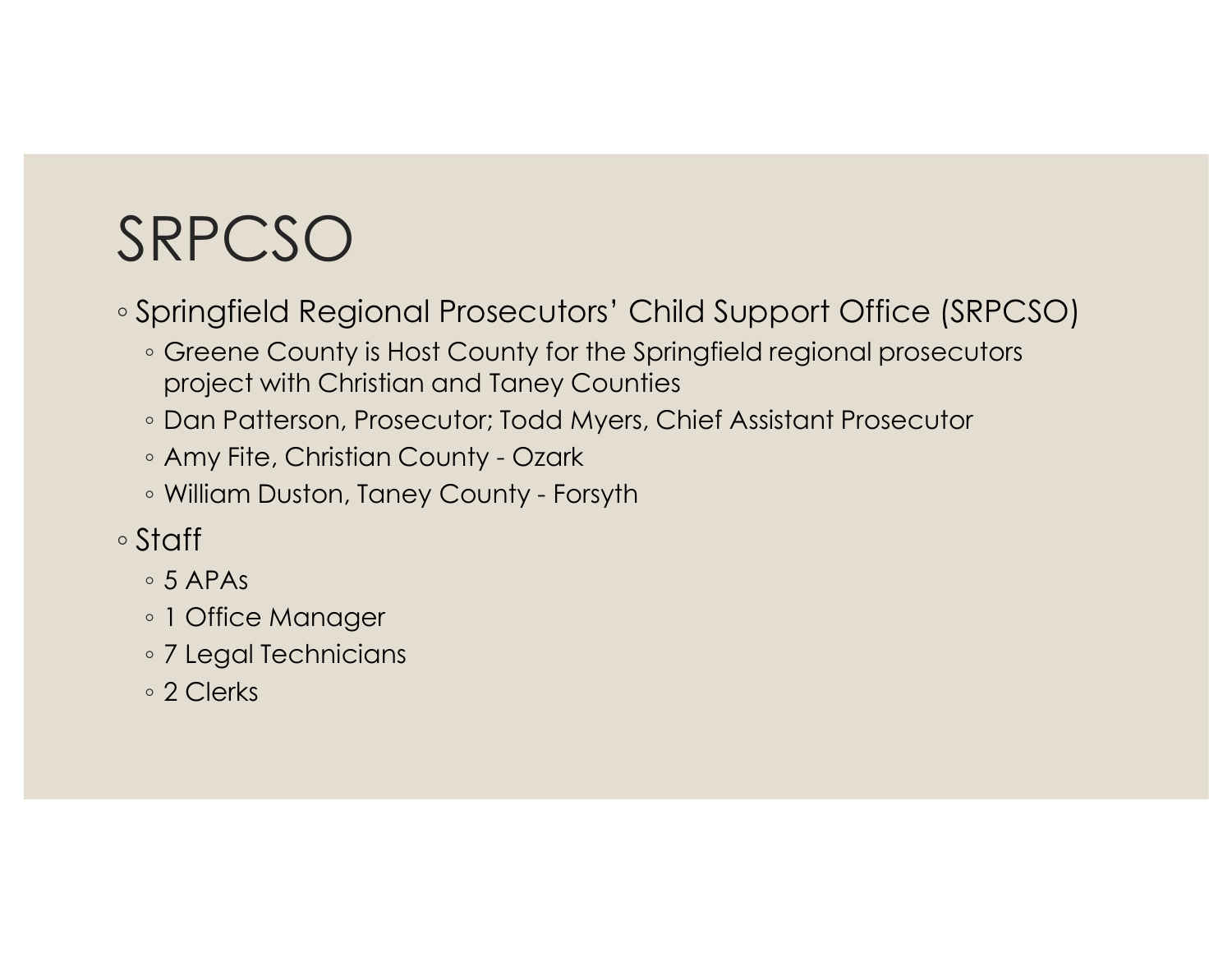### SRPCSO

#### ◦ Judicial Actions

- Appear in all courts in Greene County, except Juvenile and Probate; all in Christian and Taney
- Most of our cases are to enforce
- Also:
	- establish paternity and child support orders
	- register foreign orders,
	- and send outgoing UIFSA referrals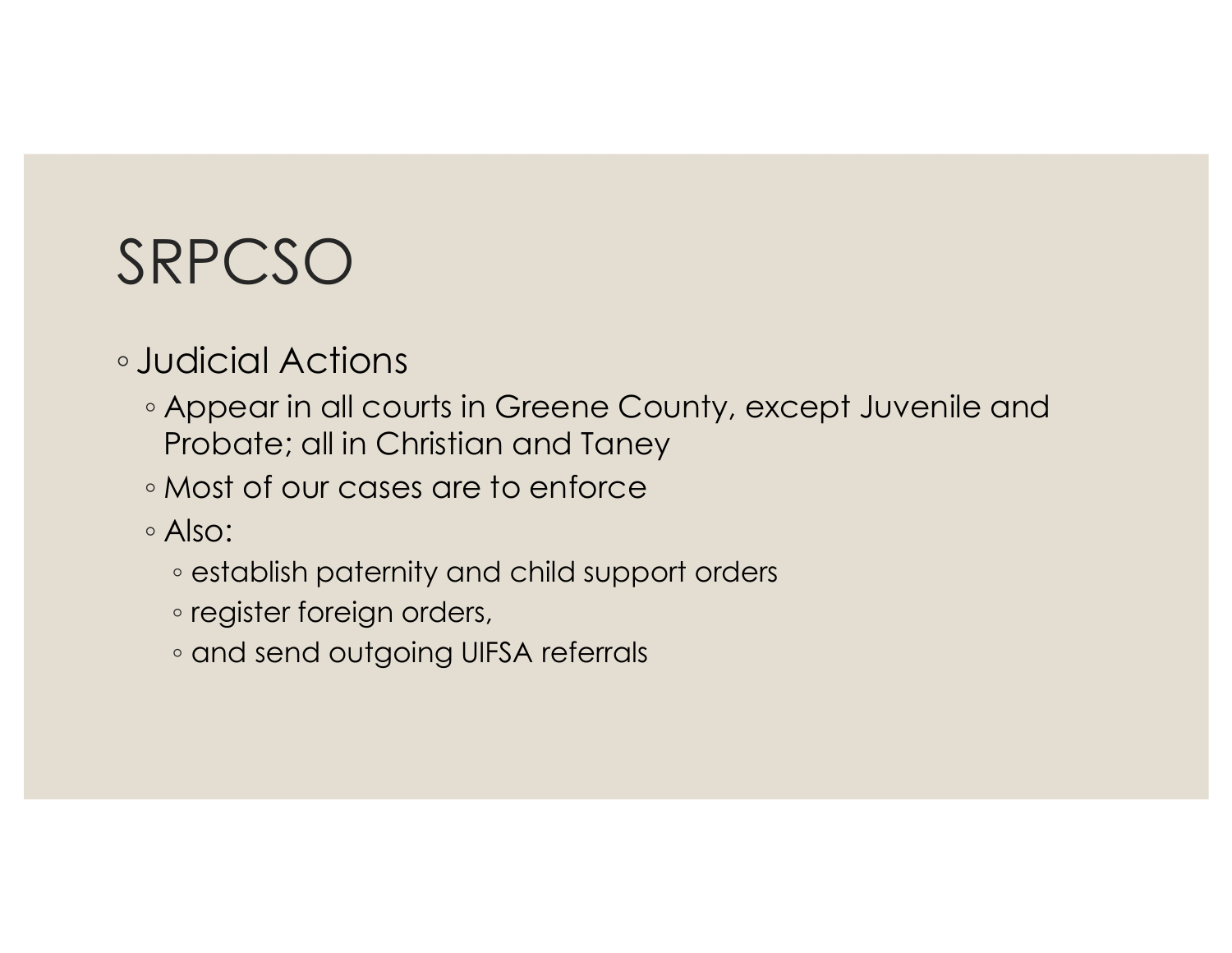#### SRPCSO

- Community Partners
- RPCSO<br>
Community Partners<br>◦ New Pathways for Good Dads- local fatherhood program; has<br>□ a contract with FSD<br>◦ Local agencies to assist with obstacles to employment (POWER a contract with FSD
	- Local agencies to assist with obstacles to employment (POWER court)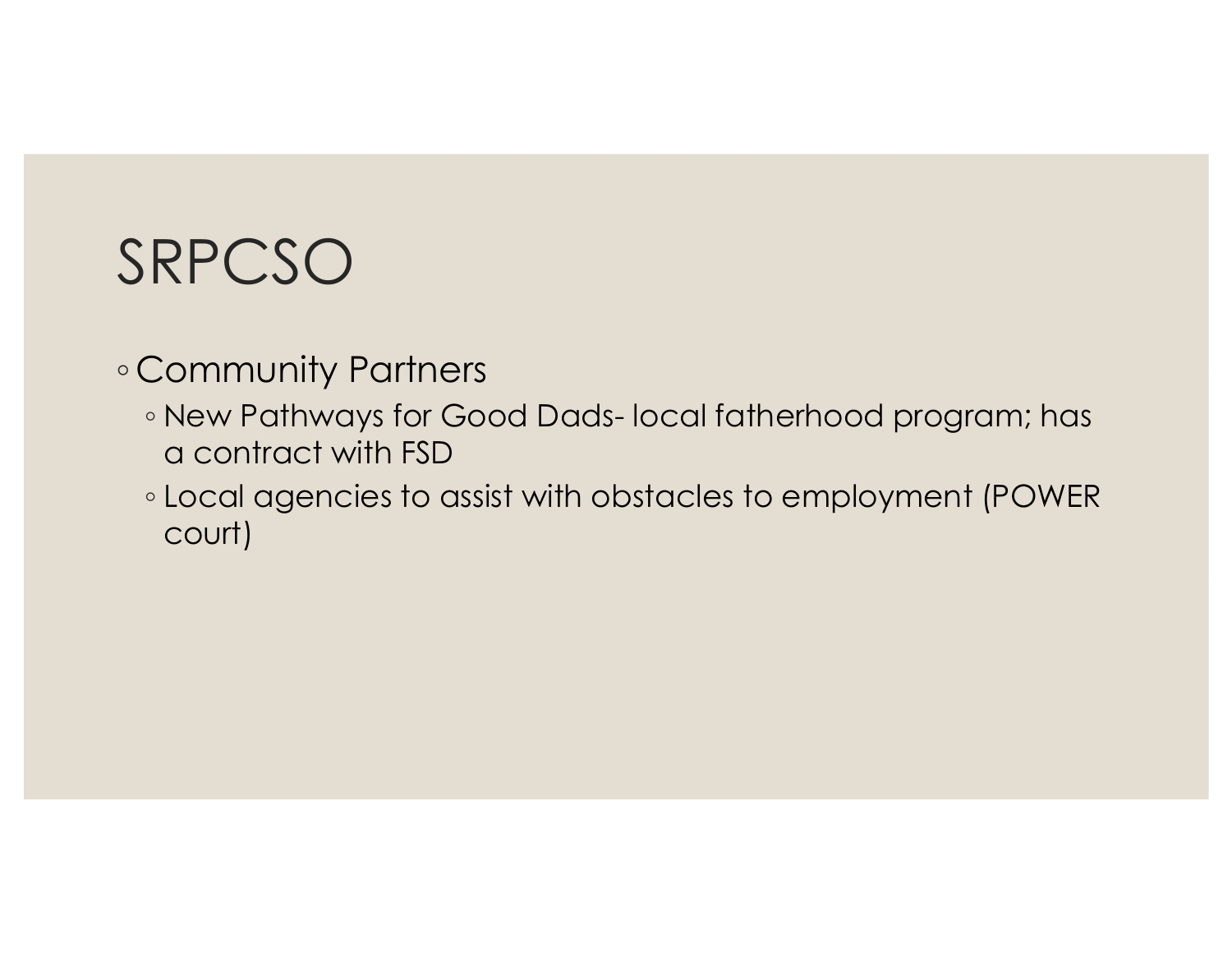## How The SRPCSO Helps FSD

◦ FSD referrals:

- Local: paternity establishment, enforcement when administrative process fails
- outgoing Uniform Interstate Family Support Act (UIFSAs): for paternity, establishment, and modifications

◦ SRPCSO Caseload

◦ Currently, about 2,100 cases for Greene, Christian, and Taney,

◦ Collections

- SFY2018: over \$3.6M
- Through April of SFY2019, over, \$2.8M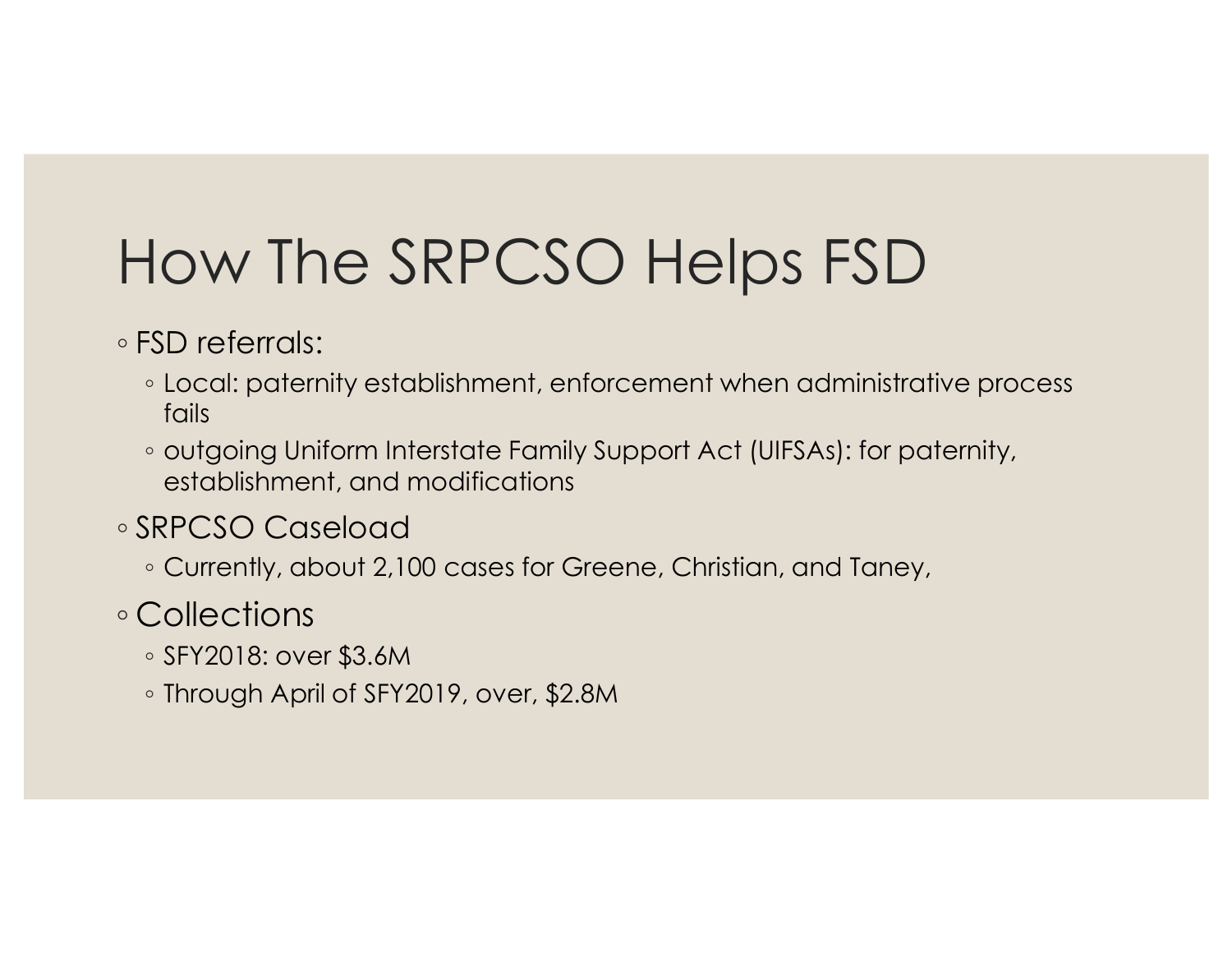#### The PA office does not:

- Accept applications for services
- Modify orders
- Represent parents (no attorney-client relationship with parents)
- Initiate any proceedings for custody and visitation
- Accept payment for child support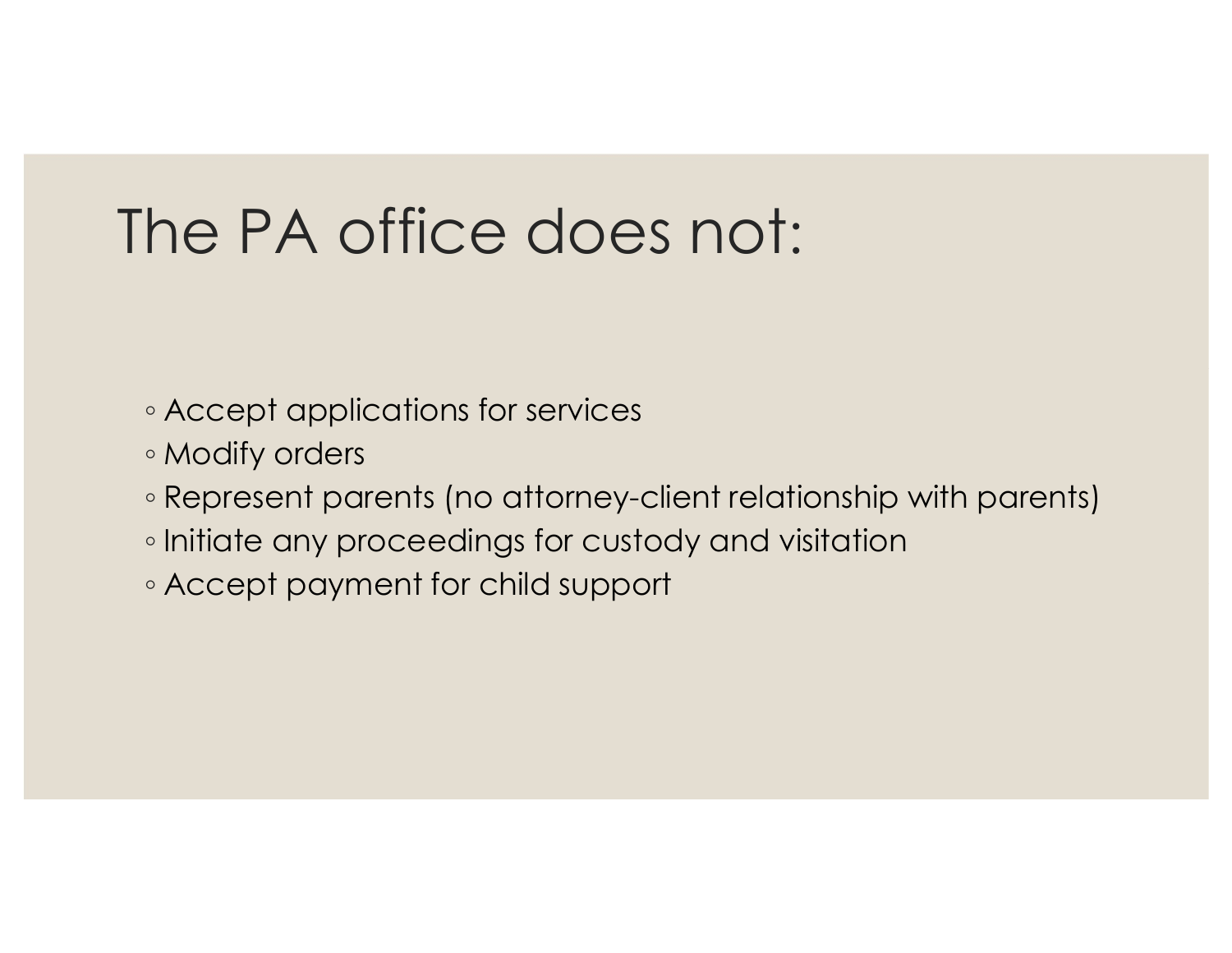# OUR GREENE COUNTY PARTNERS

Thank you!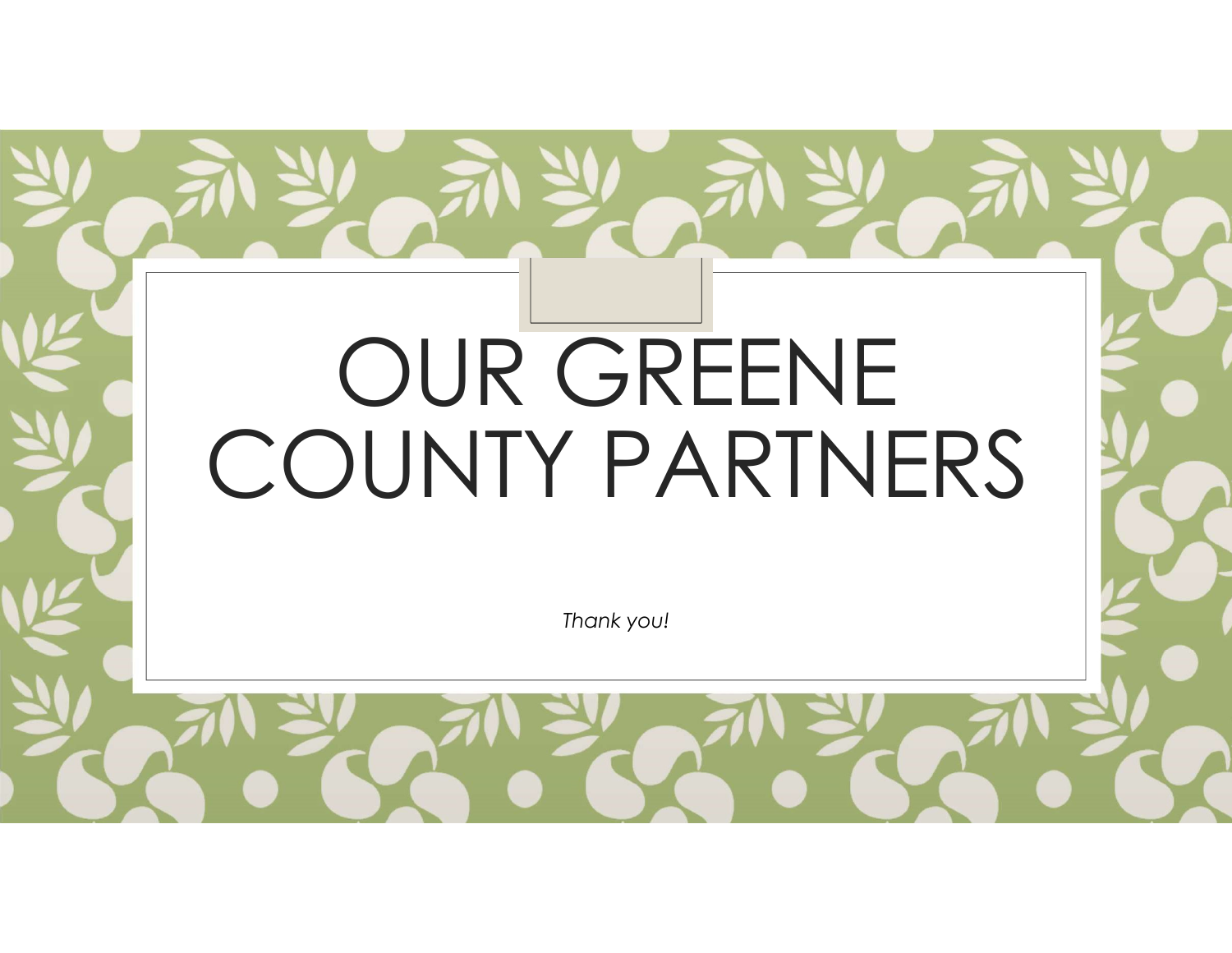#### SRPCSO PARTNERS IN GREENE COUNTY

#### ADMINISTRATIVE

#### JUDICIAL

#### ◦ IS

- Auditors Office
- Budget Office
- General Services
- Purchasing
- Treasurer's Office
- Highway Department
- Sheriff's Office
- Circuit Clerk's Office
- Judges and their Clerks
- PA Main Office